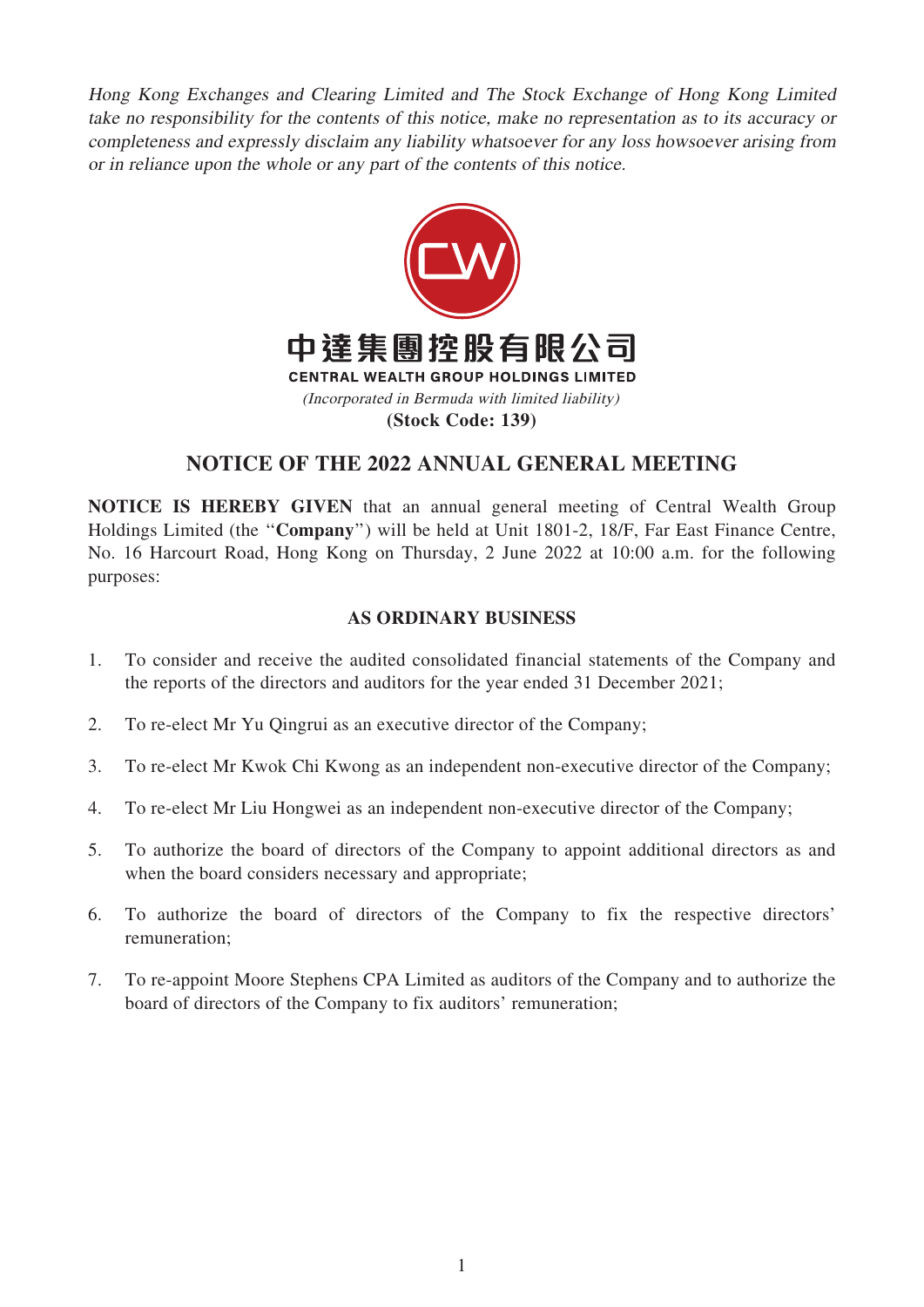#### AS SPECIAL BUSINESS

8. To consider and, if thought fit, pass with or without amendments, the following resolution as an ordinary resolution:

### ''THAT:

- (a) subject to paragraph (b) below, the exercise by the directors during the Relevant Period (as defined below) of all the powers of the Company to purchase its shares on The Stock Exchange of Hong Kong Limited (the ''Stock Exchange'') or on any other stock exchange recognized by the Securities and Futures Commission of Hong Kong and the Stock Exchange, subject to and in accordance with the applicable laws, rules and regulations, be and is hereby generally and unconditionally approved;
- (b) the total number of shares of the Company to be purchased pursuant to the approval in paragraph (a) above shall not exceed 10% of the total number of issued shares of the Company as at the date of passing of this resolution (subject to adjustment in the case of any consolidation or subdivision of the shares of the Company after the date of passing of this resolution) and the said approval shall be limited accordingly; and
- (c) for the purpose of this resolution, ''Relevant Period'' means the period from the passing of this resolution until whichever is the earliest of:
	- (i) the conclusion of the next annual general meeting of the Company;
	- (ii) the revocation or variation of the authority given under this resolution by ordinary resolution passed by the Company's shareholders in general meetings; and
	- (iii) the expiration of the period within which the next annual general meeting of the Company is required by the Bye-laws of the Company or any applicable laws to be held.'';
- 9. To consider and, if thought fit, pass with or without amendments, the following resolution as an ordinary resolution:

### ''THAT:

- (a) subject to paragraph (c) below, the exercise by the directors of the Company during the Relevant Period (as defined below) of all the powers of the Company to allot, issue and deal with authorized and unissued shares in the capital of the Company and to make or grant offers, agreements and options which might require the exercise of such powers be and is hereby generally and unconditionally approved;
- (b) the approval in paragraph (a) above shall authorize the directors to make or grant offers, agreements and options during the Relevant Period which would or might require the exercise of such powers or after the end of the Relevant Period;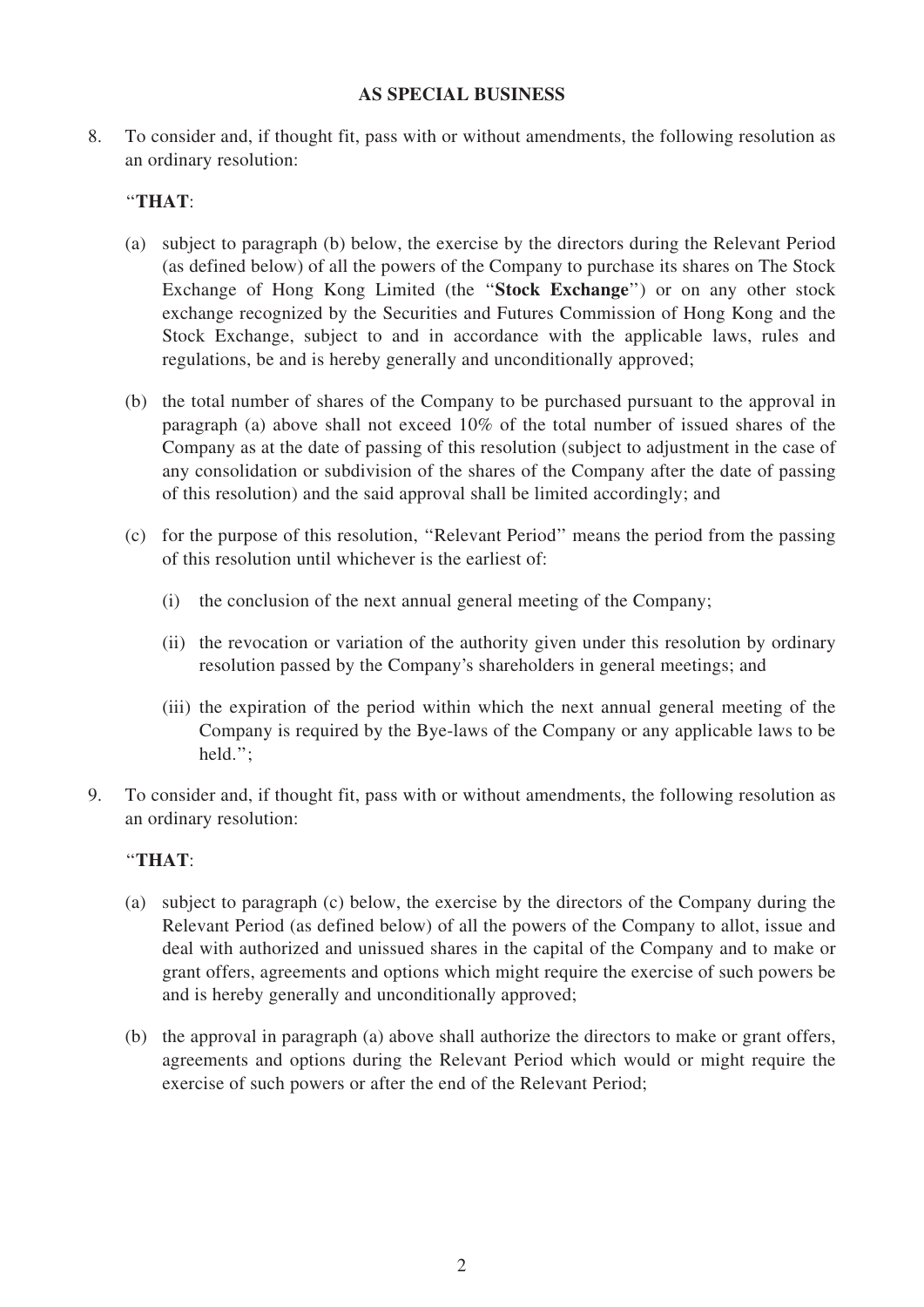- (c) the total number of shares of the Company allotted or agreed conditionally or unconditionally to be allotted by the directors pursuant to the approval in paragraph (a) above, otherwise than pursuant to:
	- (i) a Rights Issue (as defined below);
	- (ii) the exercise of the outstanding conversion rights attaching to the convertible securities issued by the Company, which are convertible into shares of the Company;
	- (iii) the exercise of options under share option scheme(s) of the Company; and
	- (iv) any scrip dividend scheme or similar arrangement providing for the allotment of shares in lieu of the whole or part of a dividend on shares of the Company in accordance with the Bye-laws of the Company,

shall not exceed 20% of the total number of issued shares of the Company as at the date of the passing of this resolution (subject to adjustment in the case of any consolidation or subdivision of the shares of the Company after the date of passing of this resolution) and the said approval shall be limited accordingly; and

(d) for the purposes of this resolution:

''Relevant Period'' means the period from the passing of this resolution until whichever is the earliest of:

- (i) the conclusion of the next annual general meeting of the Company;
- (ii) the revocation or variation of the authority given under this resolution by ordinary resolution passed by the Company's shareholders in general meetings; and
- (iii) the expiration of the period within which the next annual general meeting of the Company is required by the Bye-laws of the Company or any applicable laws to be held; and

"Rights Issue" means an offer of shares open for a period fixed by the directors to holders of shares of the Company or any class thereof on the register on a fixed record date in proportion to their then holdings of such shares or class thereof (subject to such exclusions or other arrangements as the directors may deem necessary or expedient in relation to fractional entitlements or having regard to any restrictions or obligations under the laws of any relevant jurisdiction or the requirements of any recognized regulatory body or any stock exchange).'';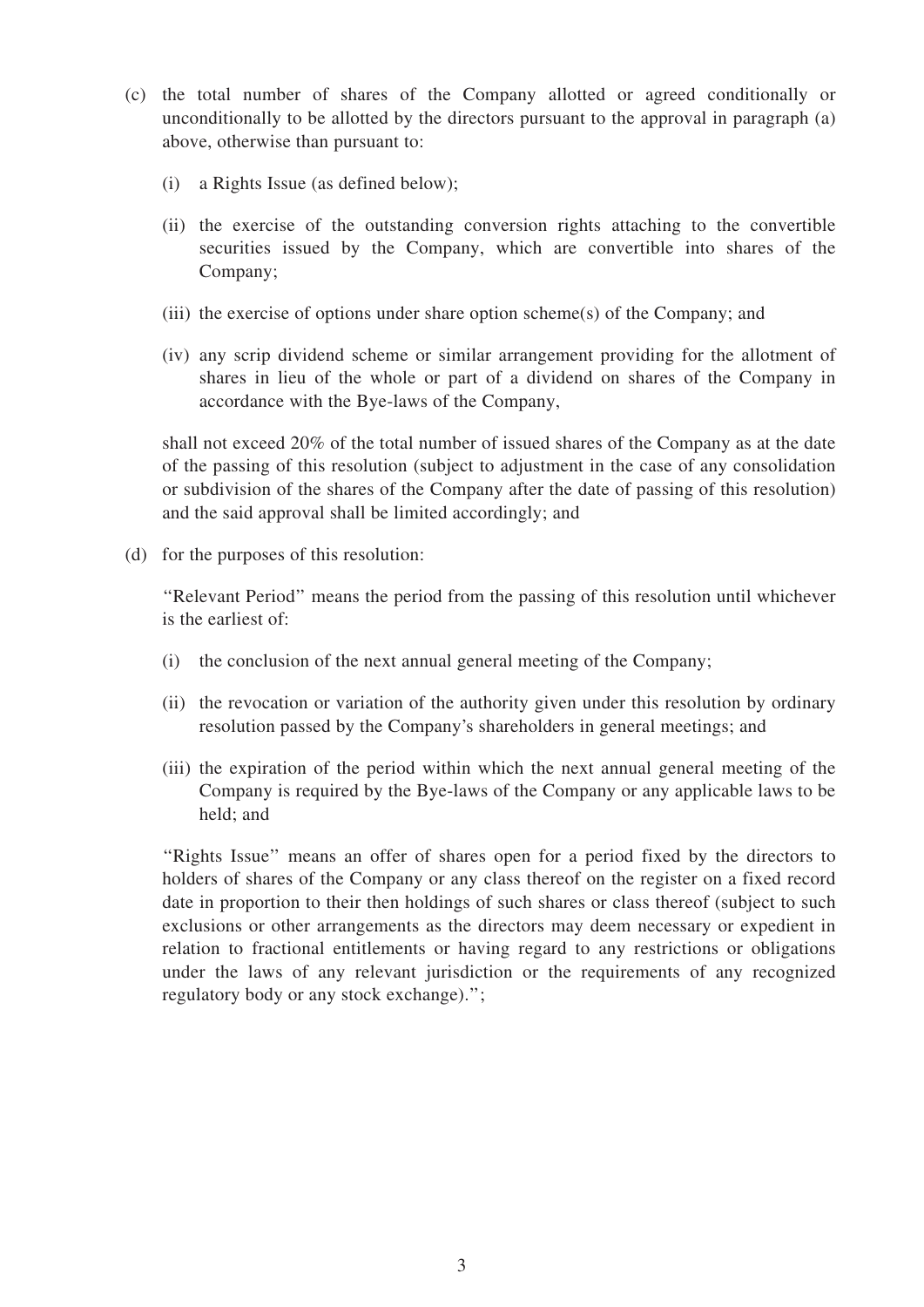10. To consider and, if thought fit, pass with or without amendments, the following resolution as an ordinary resolution:

''THAT conditional upon the passing of resolutions set out in items 8 and 9 of the notice convening this meeting (the ''Notice''), the general mandate referred to in the resolution set out in item 9 of the Notice be and is hereby extended by the addition to the total number of shares of the Company which may be allotted and issued or agreed conditionally or unconditionally to be allotted and issued by the directors pursuant to such general mandate of the number of shares purchased by the Company pursuant to the general mandate referred to in the resolution set out in item 8 of the Notice, provided that such amount shall not exceed 10% of the total number of issued shares of the Company as at the date of passing of this resolution.''; and

11. To consider and, if thought fit, pass with or without amendments, the following resolution as an ordinary resolution:

''THAT subject to and conditional upon the Listing Committee of the Stock Exchange granting the listing of and permission to deal in the shares to be issued upon exercise of any options to be granted under the Refreshed Limit (as defined below) pursuant to the share option scheme (the ''Share Option Scheme'') adopted by the Company on 27 September 2013, the scheme mandate limit under the Share Option Scheme be refreshed so that the total number of shares of the Company to be allotted and issued upon exercise of any options to be granted under the Share Option Scheme (excluding options previously granted, outstanding, cancelled, lapsed or exercised under the Share Option Scheme) shall not exceed 10% of the total number of issued shares of the Company as at the date of the passing of this resolution (the ''Refreshed Limit'') and that the directors of the Company be and are hereby authorized to grant options up to the Refreshed Limit and to exercise all the powers of the Company to allot, issue and deal with shares of the Company pursuant to the exercise of such options.''.

> By order of the Board Central Wealth Group Holdings Limited Chen Xiaodong Chairman

Hong Kong, 29 April 2022

Notes:

- (a) Due to the recent development of the COVID-19 pandemic and in view of the latest Prevention and Control of Disease (Prohibition on Gathering) Regulation (Chapter 599G of the Laws of Hong Kong) and Prevention and Control of Disease (Requirements and Directions) (Business and Premises) Regulation (Chapter 599F of the Laws of Hong Kong), Shareholders are reminded to refer to section ''Special Arrangements for the 2022 AGM'' of the circular dated 29 April 2022 issued by the Company for details.
- (b) Any member of the Company entitled to attend and vote at the above meeting is entitled to appoint a proxy to attend and vote instead of him/her/it. A proxy need not be a member of the Company. A member who is the holder of two or more shares of the Company may appoint more than one proxy to represent him/her/it to attend and vote on his/her/its behalf. If more than one proxy is so appointed, the appointment shall specify the number and class of shares in respect of which each such proxy is so appointed.